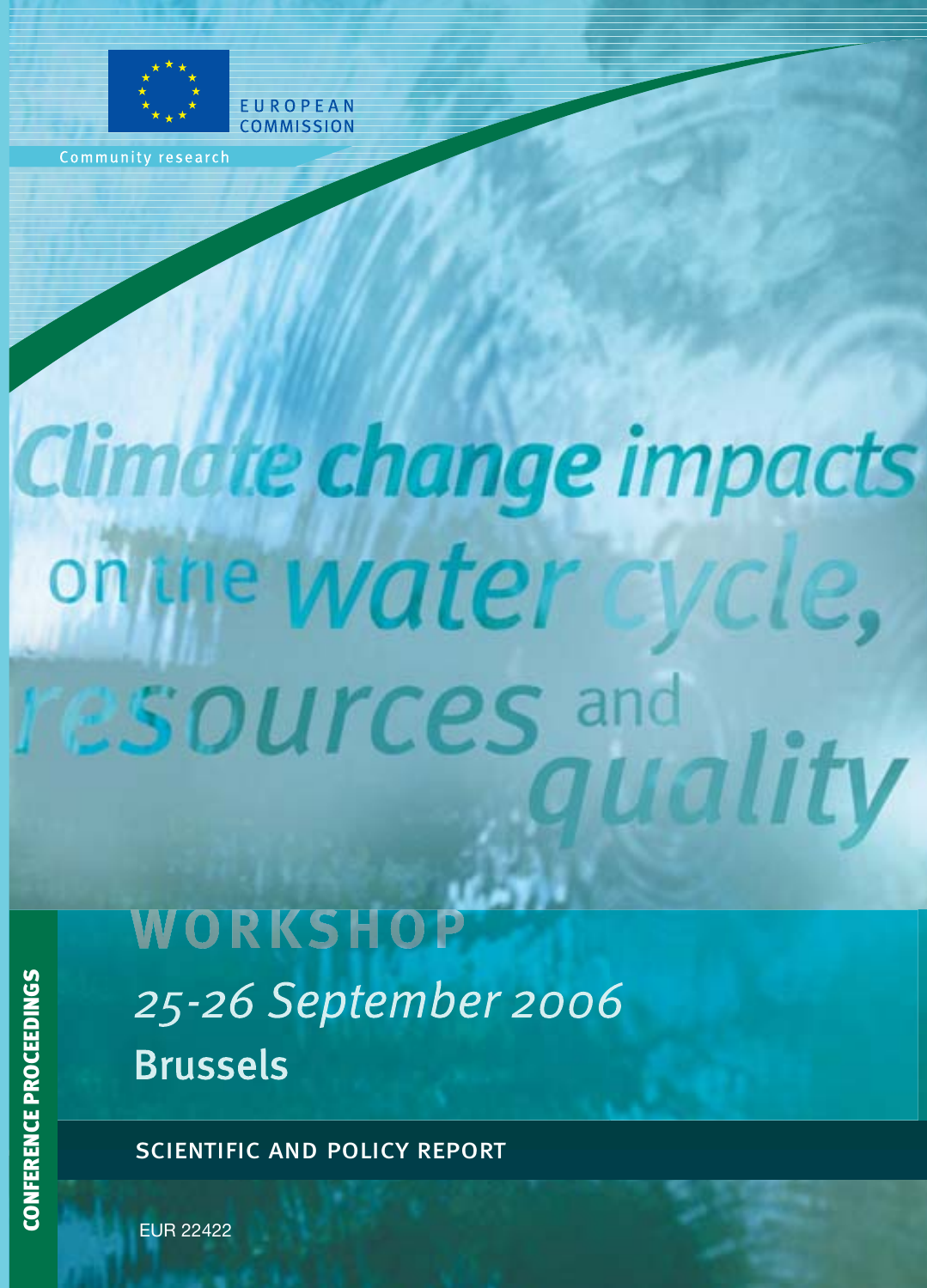## Interested in European research?

*RTD info* is our quarterly magazine keeping you in touch with main developments (results, programmes, events, etc.). It is available in English, French and German. A free sample copy or free subscription can be obtained from:

European Commission Directorate-General for Research Information and Communication Unit B-1049 Brussels Fax (32-2) 29-58220 E-mail: rtd-[info@ec.europa.eu](mailto:info@ec.europa.eu) Internet: <http://ec.europa.eu/research/rtdinfo>

#### EUROPEAN COMMISSION

Directorate-General for Research Directorate I — Environment Unit I.5 — Environment - Climate

*E-mail: rtd-climate[-change@ec.europa.eu](mailto:change@ec.europa.eu)*

*European Commission Office CDMA 3/111 B-1049 Brussels*

*Tel. (32-2) 29-84625 Fax (32-2) 29-95755*

*E-mail: valerie.[dissard@ec.europa.eu](mailto:dissard@ec.europa.eu)*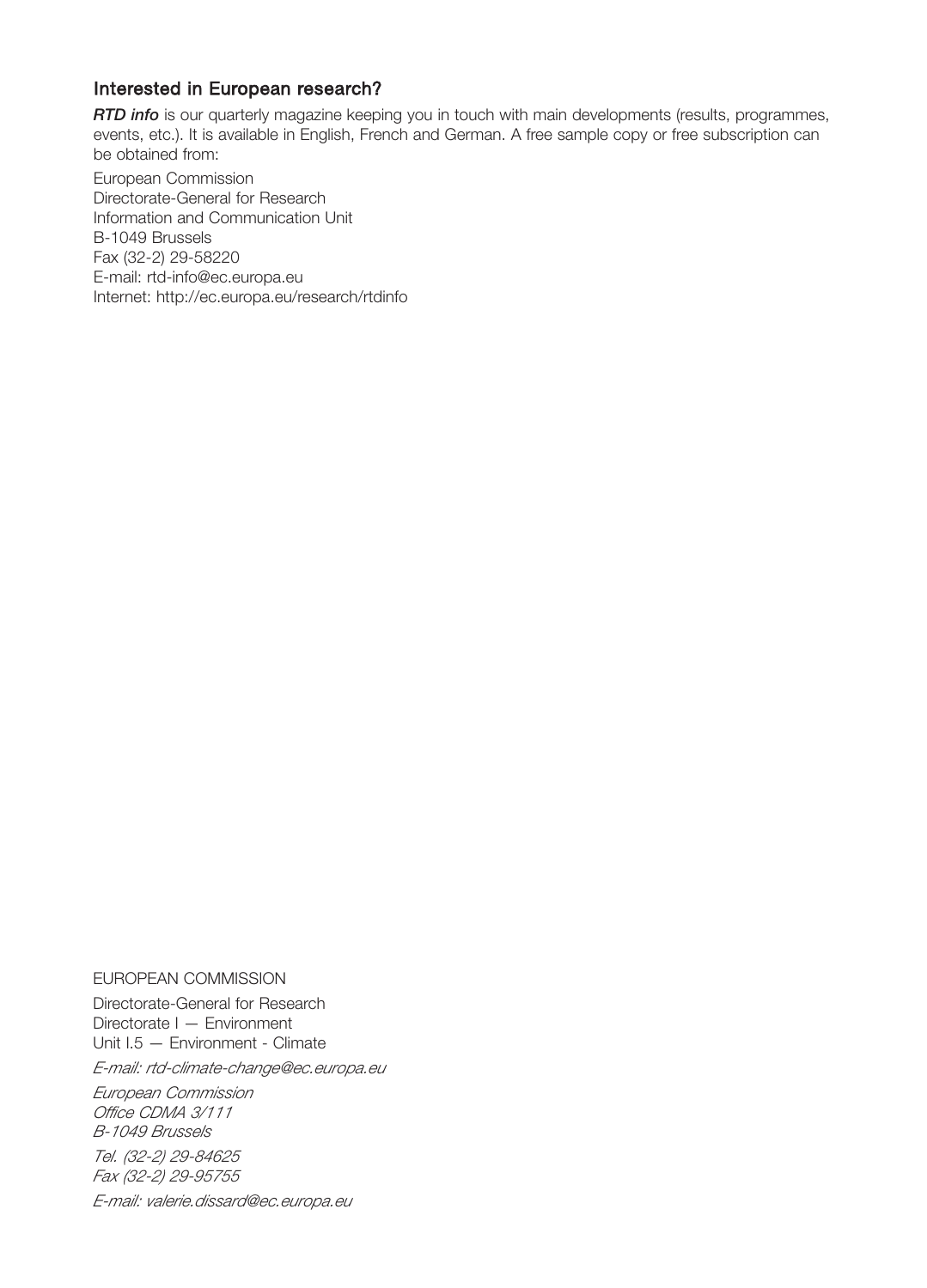## **International Workshop**

## *Climate Change Impacts on the Water Cycle, Resources and Quality*

*Research-Policy Interface*

25 - 26 September 2006

Scientific and policy report

## edited by

Marta Moren-Abat<sup>1</sup>, Philippe Quevauviller<sup>2</sup>, Luc Feyen<sup>3</sup>, Anna-Stiina Heiskanen<sup>3</sup>, Peeter Noges<sup>3</sup>, Anne Lyche Solheim<sup>3</sup> and Elisabeth Lipiatou<sup>1</sup>

> <sup>1</sup> Environment-Climate Unit, Directorate-General for Research

- <sup>2</sup> Protection of Water and Marine Environment Unit, Directorate-General for Environment
- <sup>3</sup> Institute for Environment and Sustainability, Directorate-General Joint Research Centre

Climate Change and Natural Hazards series 8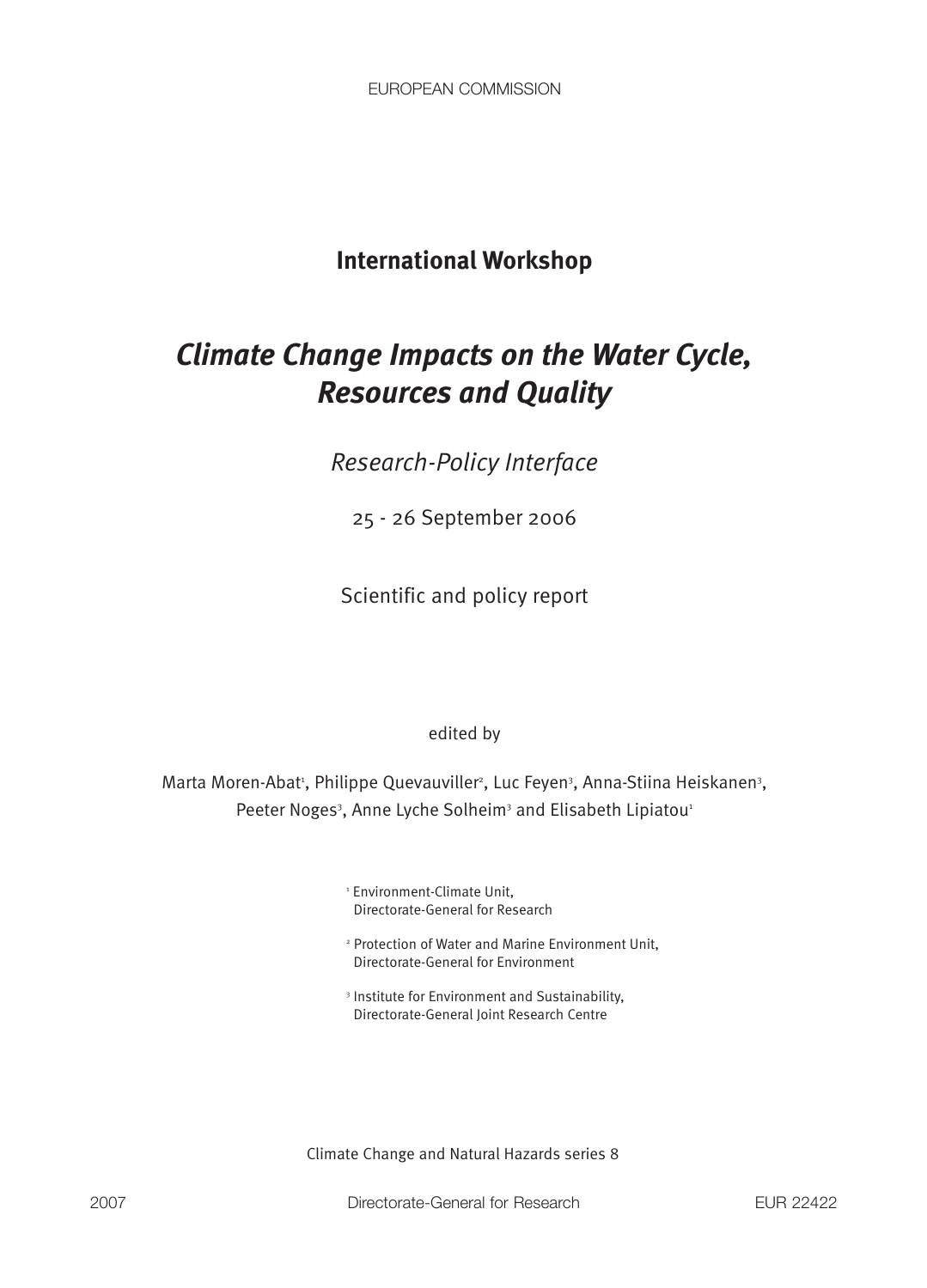## **Session 3:**

**Economic and social implications associated with changes in the water cycle and resources induced by climate change** 

## **Climate change and human dimension: Health impacts of floods**

Debarati Guha-Sapir,

*Department of Public Health, Université Catholique de Louvain, Belgium e-mail: [sapir@esp.ac.ucl.be ; w](mailto:sapir@esp.ac.ucl.be)ebsite:<https://www.cred.be>*

Climate change affects health status of human populations in direct and indirect ways especially in the context of the World Health Organization definition as "a state of complete physical, mental and social well-being and not merely the absence of disease or infirmity". [WHO, 1946]

The main focus of this presentation is water related health impact with special attention to floods.

There are essentially four main water-related transmission routes for infections. .

- 1. Water-borne infections; these occur when humans drink water containing infectious pathogens and consequently develop an infection, for example Cholera and Typhoid.
- 2. Water-washed infections (also known as water-scarce), are influenced by the quantity of water available. Within this category, we have Scabies and Trachoma.
- 3. Water based infections is where the pathogen spends its life-cycle in water, such as Schistosomiasis.
- 4. Water-related insect vector are those pathogens spread via insects which breed in water or bite near water. These include Malaria, Yellow Fever and Dengue.

Occurrence of disease is dependent on three factors, all which may be critically mediated by climate. First, exposure is the extent to which a person is exposed to a climate related hazard such as floods. Second, sensitivity is the extent to which health outcomes are sensitive to climate change. Third, adaptive capacity is the ability of the individual to resist the health effects of climate change.

The vulnerability of an individual to extreme events depends on individual status related to his own health, socioeconomic standing and demographic profile. It will also depend on community level factors such the robustness of community water and sanitation systems; access to information, for example the existence of early warnings and democratic institutions within the community (e.g egalitarian access to water). Another determinant of vulnerability to extreme events is geographical position, for instance the influence of El Niño cycle or disaster proneness. (e.g. population situated in cyclone paths, on earthquake fault lines or in low-lying coastal areas)

Focusing on water related disasters, the presentation emphasized increasing vulnerability to natural disasters which have in last 30 years have increased from less than 100 to a little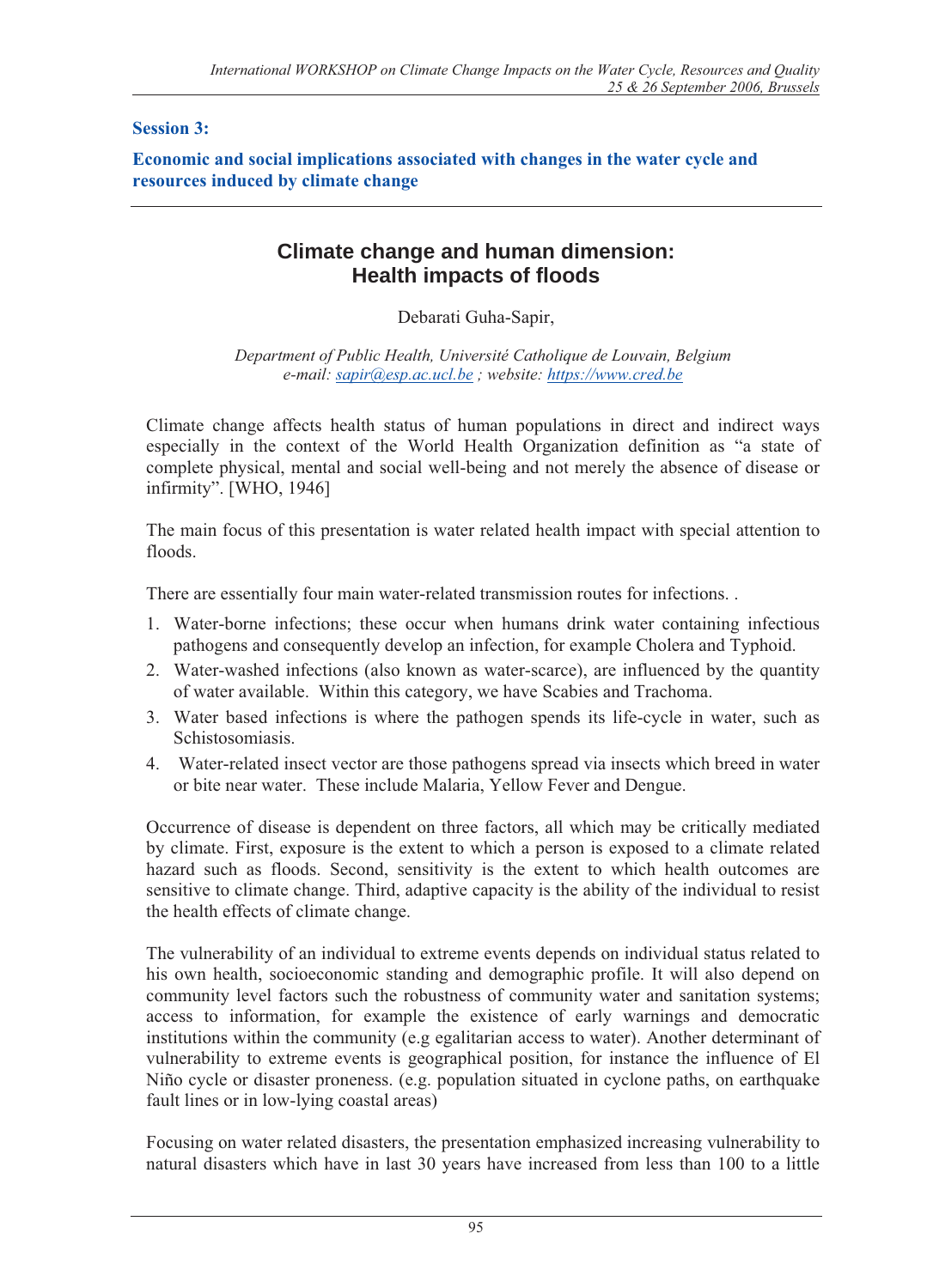more than 400, representing a four-fold increase. Natural disasters result in immediate deaths and injuries and nonspecific increases in mortality and break outs of infectious and vector-borne diseases. The affected community can be exposed to toxic substances and develop problems with mental health. Flooding has experienced the greatest increase in the last decade, consequently, the greatest number of people have been affected. However, the impact of disease has been undocumented due to vector and environmental change. In the last 30 years, 2,156 floods were reported in EM-DAT project, resulting in the death of 206,303 people and affecting more than 2.6 billion. Furthermore, flooding causes extensive damage to infrastructure and crops. The affected area is usually immense, but this depends on topographical features.

Similarly, 1,864 windstorms have occurred in the last 30 years, causing the death of 293,758 individuals and affecting more than 557 million people. These are the most destructive disasters covering a wide area and causing significant deaths, injuries, agricultural and property loss. On average, each windstorm has affected close to 300,000 people,

Finally water scarcity, droughts and famines are frequent in many regions but tend to be seasonal. Higher temperatures (i.e. droughts) favour micro-organism proliferation and an increase in gastrointestinal infections whereas Scarcity promotes low sanitation practices leading to skin diseases, infections.

In conclusion the presentation summarized the main barriers to measuring the impact of climate change. Not enough field studies have been carried out which signifies missing data or errors in data, simplified relationships, preconceived notions, inappropriate spatial or temporal data and uncertainty about predictive ability of scenarios.